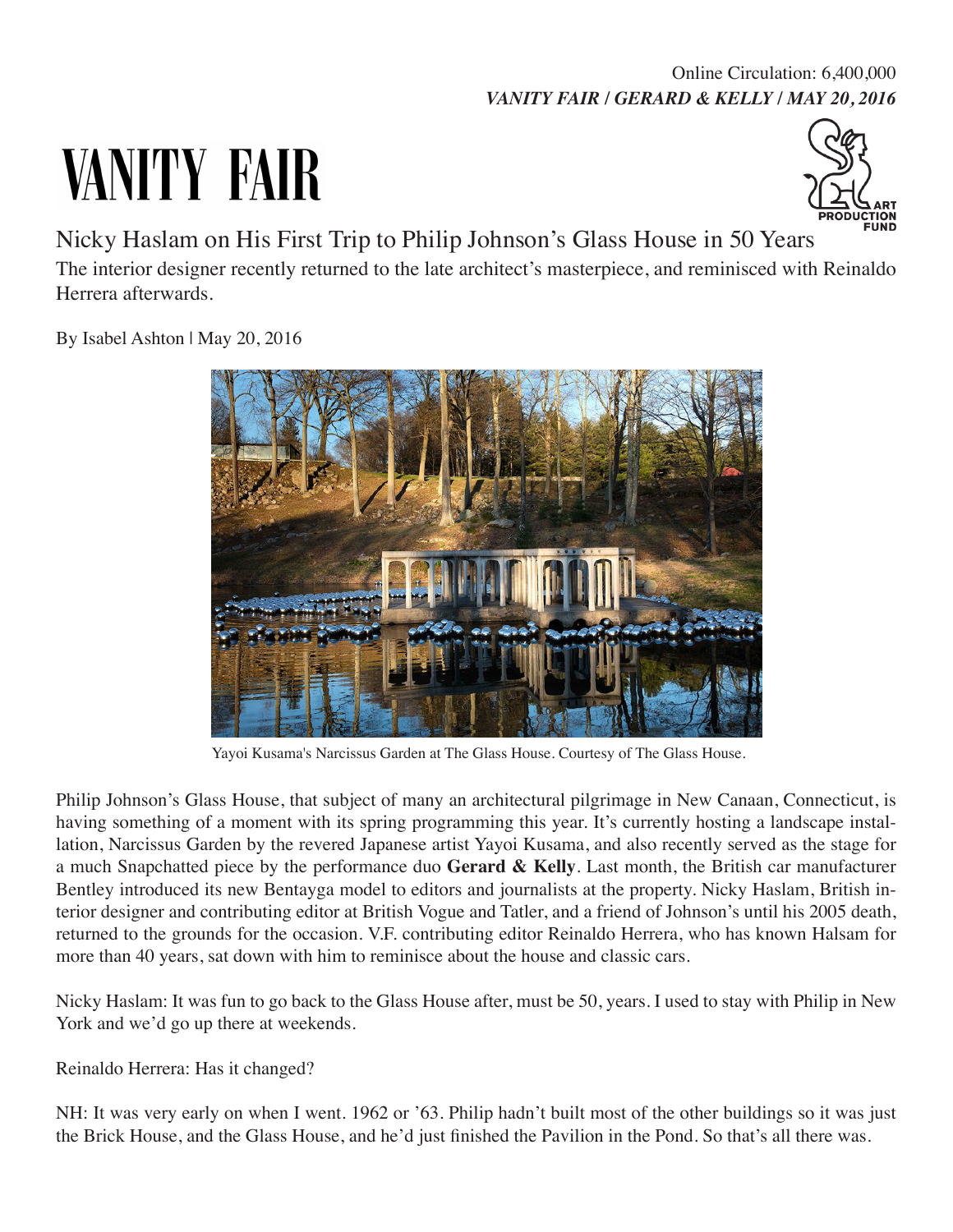

Nicky Haslam at his apartment on Cromwell Road, 2013. By Francesco Guidicini/The Sunday Times/News Syndication/Redux.

RH: I find the Glass House–as I've seen it photographed–so modern, and so perfect for the day. It is a small work of art.

NH: Funny you say that, I'd forgotten how small it was. When I was there I remembered it being about twice the size. But funnily enough the space sort of grows on one while one's in it.

RH: It has no space; it's all air. It's all floating–it's wonderful. For me, it really is one of the most beautiful architectural toys–because that's what it is, it's a toy.

NH: It's also perfectly situated on that rocky outcrop looking down. It's very moving in its purity.

RH: When was it built?

NH: 1949.

RH: And that was otherwise a very bad period for architecture.

NH: I also think the Monument to Lincoln Kirstein is rather wonderful, the sort of mad twisted staircase. That I'd never seen before. And there's a really wonderful chapel constructed with planes of concrete–not one straight line–that was one of the last things Philip built.

RH: Whose house was the Glass House?

NH: Philip's, he built it for himself and lived there all the time. He died there. Now it's a National Trust Historic Site.

RH: He died a very old man, didn't he?

NH: Yes, 98. There is a painting gallery and a sculpture gallery in the grounds but in the actual Glass House there's only one painting, The Burial of Phocion, attributed to Poussin. Philip was very conscious of death and longevity, and of art and design being involved in the cycle of life. There's a kind of melancholy about the Glass House, which is very much in Philip's nature.

RH: And Bentley has designed a new model?